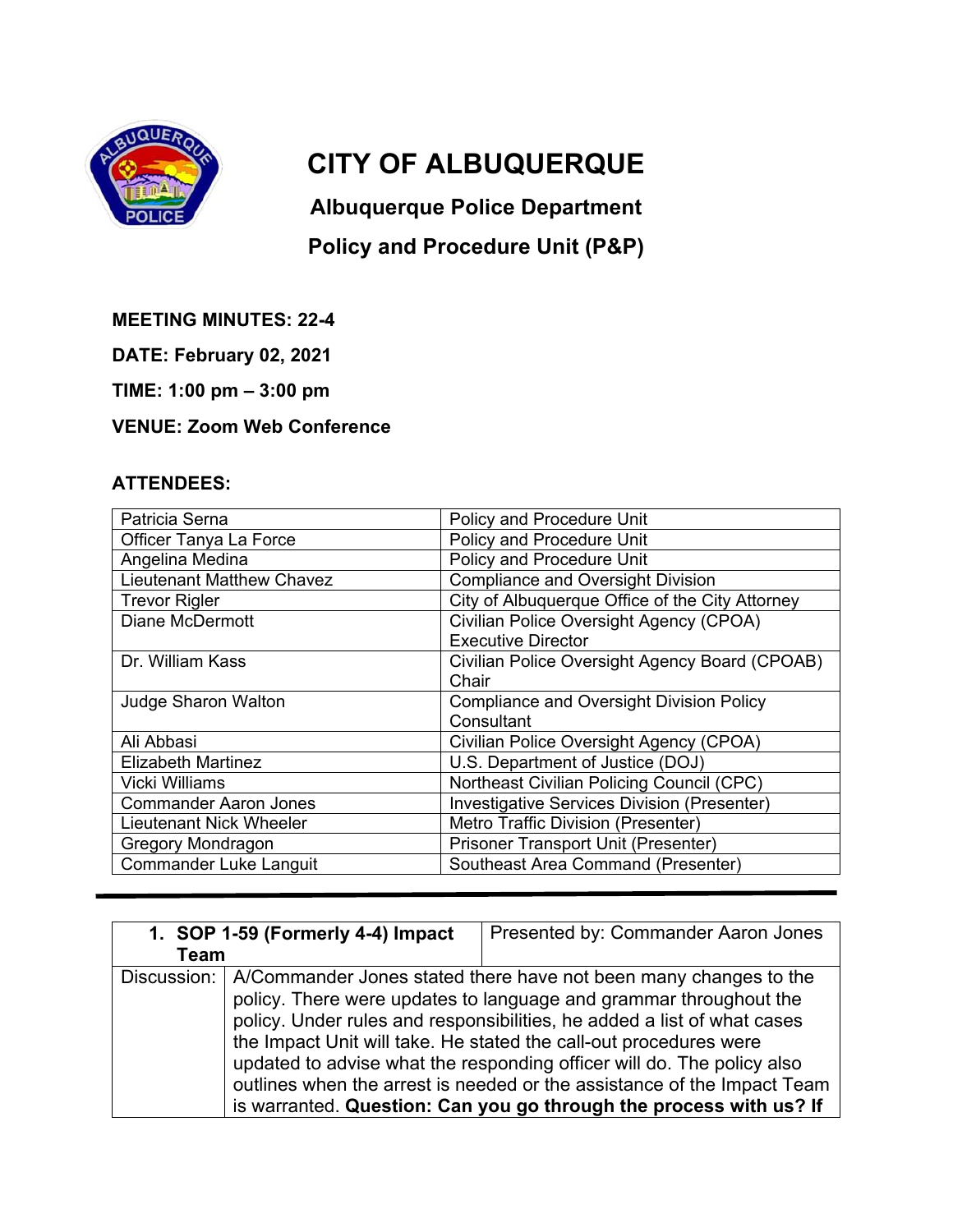|         | the Impact Team investigates this and an arrest is needed, what      |  |  |
|---------|----------------------------------------------------------------------|--|--|
|         | happens next? Commander Jones stated there have been situations      |  |  |
|         | where the Impact Team did their investigation, an arrest warrant was |  |  |
|         | generated, and they were able to make the arrest with the Field      |  |  |
|         | Services Bureau (FSB) present. A couple of examples were provided.   |  |  |
| Action: | The draft SOP, as presented, was reviewed by P&P and will be         |  |  |
|         | uploaded in the Department's document management system for the      |  |  |
|         | 15-day commentary period.                                            |  |  |

| Presented by: Lieutenant Nick Wheeler                                                                                                                                                                                                                                                                                                                                                                                                                                                                                                                                                                                                                                                                                                                                                                                                                                                                                                                                                                                                                                                                                                                                                                                                                                                                                                                                                                                                                                                                                                                                                                                                                                                                                                                                                                                                                                                                                                                                                                                                                                                                                                                                                                                                                                                                                                                                                                                                                                                                                         |
|-------------------------------------------------------------------------------------------------------------------------------------------------------------------------------------------------------------------------------------------------------------------------------------------------------------------------------------------------------------------------------------------------------------------------------------------------------------------------------------------------------------------------------------------------------------------------------------------------------------------------------------------------------------------------------------------------------------------------------------------------------------------------------------------------------------------------------------------------------------------------------------------------------------------------------------------------------------------------------------------------------------------------------------------------------------------------------------------------------------------------------------------------------------------------------------------------------------------------------------------------------------------------------------------------------------------------------------------------------------------------------------------------------------------------------------------------------------------------------------------------------------------------------------------------------------------------------------------------------------------------------------------------------------------------------------------------------------------------------------------------------------------------------------------------------------------------------------------------------------------------------------------------------------------------------------------------------------------------------------------------------------------------------------------------------------------------------------------------------------------------------------------------------------------------------------------------------------------------------------------------------------------------------------------------------------------------------------------------------------------------------------------------------------------------------------------------------------------------------------------------------------------------------|
| Lt. Wheeler stated the name of the policy was updated and the policy<br>was reorganized to flow better. He stated he needed to make a change<br>to the Health Code violations section that needs to say, "the officer shall<br>not arrest the community member for a health code violation". The<br>added language goes with the next section stating who will issue<br>citations. He explained that language needs to be added to state that<br>when TraCS is down, officers will use paper citations. There is another<br>addition that needs to be made to state, "sworn personnel shall take<br>enforcement action whenever a traffic crash investigation indicates<br>probable cause". If you are having officers take enforcement action,<br>there are many complaints that come through for traffic citations.<br>Is the expectation that some type of citation has to be issued? Lt.<br>Wheeler stated officers should be issuing citations, and that this is to<br>help make driver behavior better in the city. If the driver violates the law,<br>they should be cited and that could help improve driving behavior. Is<br>there going to be more training to make sure this is done? Lt.<br>Wheeler stated he is thinking he will get many comments on this<br>situation and he will advise why the department wants the officer to<br>issue citations instead of warnings. There will be upcoming training on<br>traffic crashes. Lt. Wheeler stated the section about re-examination of<br>drivers by the New Mexico (NM) Motor Vehicle Division (MVD) is done<br>through an email to the Main MVD in Santa Fe. There is not a template<br>for this. However, there does need to be an addition that the letter<br>should be prepared on official letterhead. Under the misdemeanor<br>section, it states that an officer shall not physically arrest then<br>under that area it states the officer will arrest. Which is this<br>correct? Lt. Wheeler stated that is a typo and he would reword this to<br>correct the language. Under the same area it says "shall make an<br>arrest when there is an outstanding misdemeanor warrant". Would<br>this conflict with Standard Operating Procedure (SOP) 2-80<br>Arrests, Arrest Warrants, and Booking Procedures? Lt. Wheeler<br>stated he would look into this but did not have ananswer at this time.<br>Who makes the most arrests in traffic situations? Is it FSB or the<br><b>traffic unit?</b> Lt. Wheeler stated it depends on the situation. He would |
|                                                                                                                                                                                                                                                                                                                                                                                                                                                                                                                                                                                                                                                                                                                                                                                                                                                                                                                                                                                                                                                                                                                                                                                                                                                                                                                                                                                                                                                                                                                                                                                                                                                                                                                                                                                                                                                                                                                                                                                                                                                                                                                                                                                                                                                                                                                                                                                                                                                                                                                               |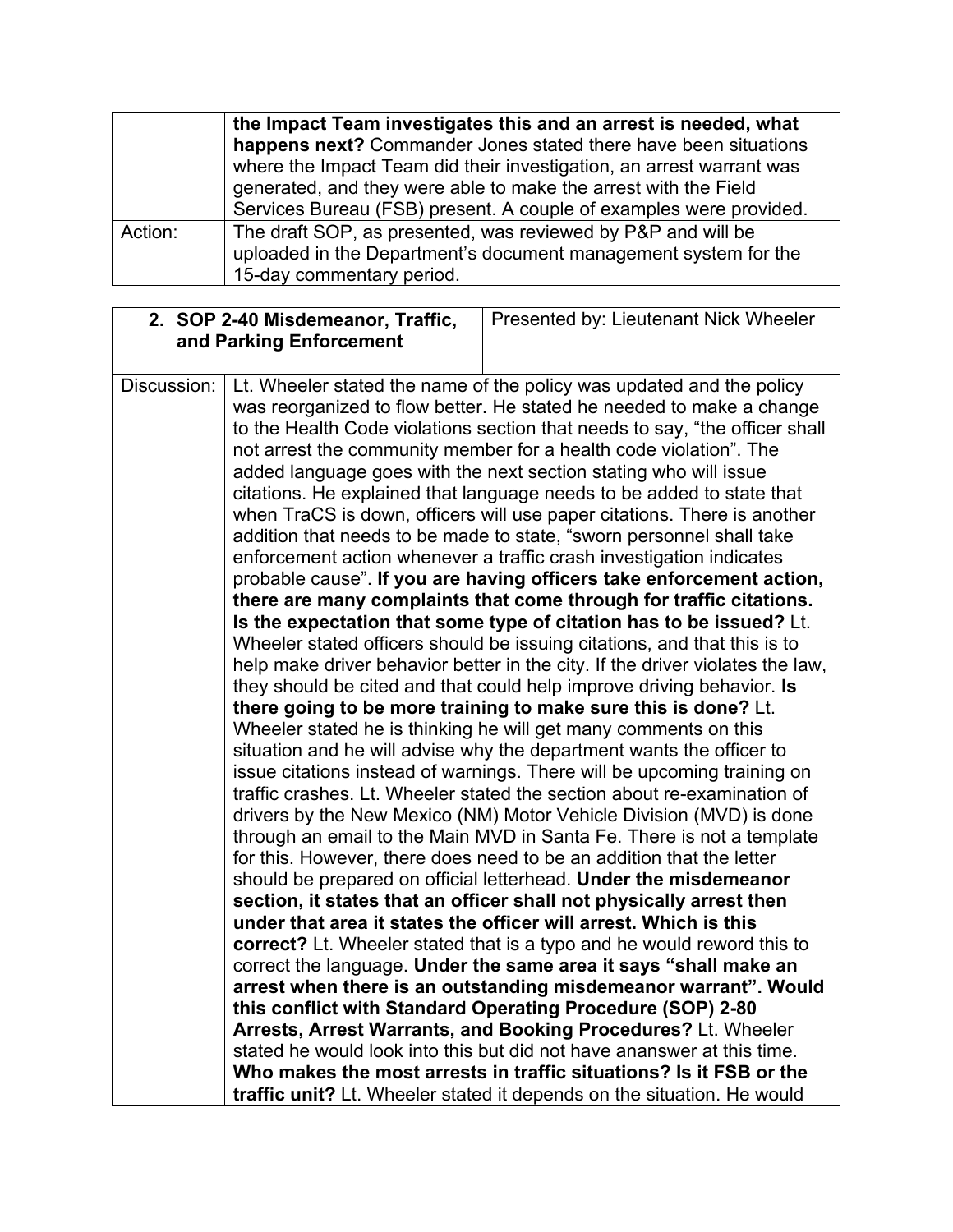|         | think that the DWI Unit would make the most arrests. How many<br>people are in the Metro Traffic Division and what do they do? There<br>are twenty (20) motors officers and their focus is traffic enforcement and<br>crashes. DWI has seven (7) officers. This does not include sergeants.<br>There are five (5) motors sergeants. There are two (2) sergeants in<br>DWI. Are there any quotas for the officers stating how many traffic<br>stops are needed on a weekly basis? Lt. Wheeler stated there are no<br>quotas mandated. A supervisor can request a certain performance |
|---------|-------------------------------------------------------------------------------------------------------------------------------------------------------------------------------------------------------------------------------------------------------------------------------------------------------------------------------------------------------------------------------------------------------------------------------------------------------------------------------------------------------------------------------------------------------------------------------------|
|         | standard but that depends on the supervisor. However, there is nothing<br>in policy mandating a certain number.                                                                                                                                                                                                                                                                                                                                                                                                                                                                     |
| Action: | The draft SOP, as presented, was reviewed by P&P and will be<br>uploaded in the Department's document management system for the<br>15-day commentary period.                                                                                                                                                                                                                                                                                                                                                                                                                        |

|             | 3. SOP 2-80 Arrests, Arrest                                                                                                            | Presented by: Commander Luke Languit                                      |
|-------------|----------------------------------------------------------------------------------------------------------------------------------------|---------------------------------------------------------------------------|
|             | <b>Warrants, and Booking</b>                                                                                                           |                                                                           |
|             | <b>Procedures</b>                                                                                                                      |                                                                           |
| Discussion: |                                                                                                                                        | Commander Languit stated the biggest change was to the use of force       |
|             |                                                                                                                                        | investigations. Input was taken from Emergency Communications             |
|             |                                                                                                                                        | Center (ECC), Internal Affairs Force Division, Prisoner Transport Unit,   |
|             | and Scientific Evidence Division personnel. There are several                                                                          |                                                                           |
|             |                                                                                                                                        | supplemental special orders that were incorporated into this policy.      |
|             |                                                                                                                                        | Commander Languit stated this policy would advise how to properly         |
|             |                                                                                                                                        | arrest someone. He stated that the section regarding sworn personnel      |
|             | making felony arrests was updated to be clear when an officer can                                                                      |                                                                           |
|             | make a felony arrest. The subsection for misdemeanors and petty                                                                        |                                                                           |
|             | misdemeanors arrests was also updated in the policy to advise what                                                                     |                                                                           |
|             | documentation is needed. Commander Languit stated the arrest                                                                           |                                                                           |
|             | warrants section was updated to advise what is actually listed on the                                                                  |                                                                           |
|             | arrest warrant paperwork. He stated serving an arrest warrant has the                                                                  |                                                                           |
|             | same steps to follow as serving a search warrant and was added to the                                                                  |                                                                           |
|             | policy. There were updates throughout the policy to show the change                                                                    |                                                                           |
|             | from the Juvenile Section to be updated to the Special Victims Section.                                                                |                                                                           |
|             | Commander Languit stated there was an important change to the<br>custody of individuals section that included what is required for the |                                                                           |
|             |                                                                                                                                        | detention logs, when they are completed, and what to do with the logs.    |
|             |                                                                                                                                        | He advised that language and grammar were updated throughout the          |
|             |                                                                                                                                        |                                                                           |
|             | policy. Question: Given the number of video recordings being done<br>by community members during arrests, how has this affected the    |                                                                           |
|             |                                                                                                                                        | process for training and policy changes? Commander Languit stated         |
|             |                                                                                                                                        | there has not been change to this policy but it will change other aspects |
|             |                                                                                                                                        | of the Department. The Department is not doing anything different due     |
|             |                                                                                                                                        | to an onlooker recording an arrest. There are many YouTube videos         |
|             | where someone is recording an arrest and it indicates that certain                                                                     |                                                                           |
|             | departments and officers have a lack of communication with the                                                                         |                                                                           |
|             |                                                                                                                                        | public when performing an arrest. Commander Languit stated there          |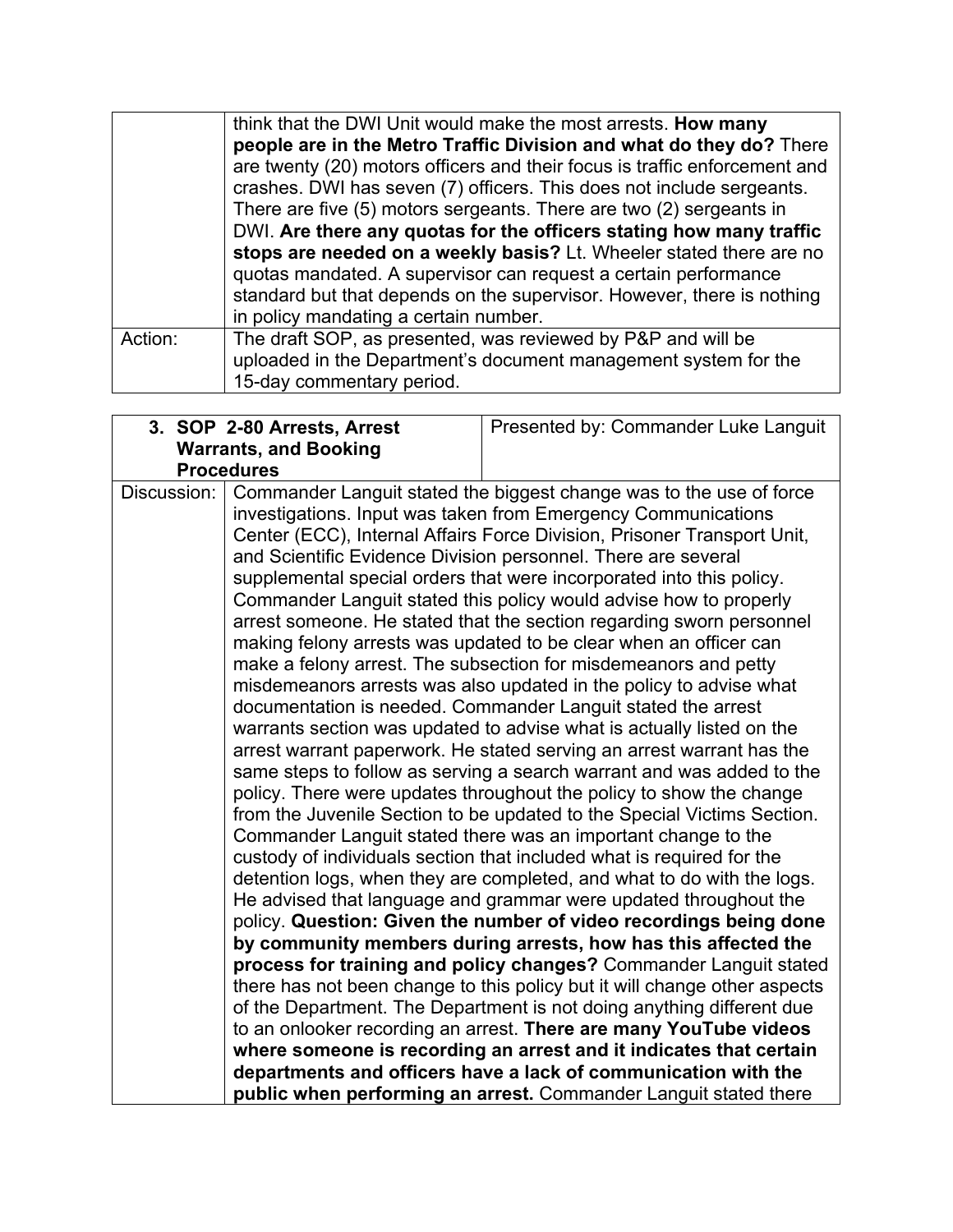needs to be a suite of polices for arrests. This policy is saying when you can make the arrest and what is needed for the arrest. This also talks about the booking procedures that are done after the arrest. However, there are policies that are needed for handcuffing and the arrest itself. When it comes to community members recording an arrest that would be part of another policy but if you are looking to see if the officer is following the right policies this would be the SOP to turn to. **Is there a record of good arrests being made?** Commander Languit stated there is tracking. This policy focuses on what is needed for the arrest. When there is failure to abide by these rules and regulations there will be tracking of the violation. **In SOP 3-13, it had a provision that allowed officers to use their discretion when making a decision about a "situation". Is there something in the policy that talks about discretion for when the situation allows for discretion on the officers part?** Commander Languit stated that he did not know if this passed into law, however, he would look into this. **I think there should be language added to advise on certain situations, like domestic violence issues when the victim calls for help but has a warrant.**  Commander Languit stated he would look into this type of situation. **During the meeting, it was recognized that an N/A sanction was added in error. There was a discussion about possible language change to felony arrests. There was a suggestion not to use language stating the officer has to arrest the person, as this will prohibit the officers from being able to use the jail diversion programs the department offers.** Commander Languit stated he would go back through the policy and revise language with the N/A sanctions. **When the policy talks about misdemeanor arrests what other treatment facilities are there for individuals?** The CARE Campus and the LEAD Program are two examples of facilities or programs that officers can use. **At the time of the encounter, if the person has a previous felony arrest, does that stop the person from being eligible for the jail diversion program?** Commander Languit stated he does not know and will look into it. **There have been issues with the medical staff turning away prisoners as they do not have medical providers and the Metropolitan Detention Center (MDC) is rejecting prisoners. The hospital staff have already cleared the individual. This is occurring with individuals with felony charges. Is this something that will need to be put in the policy or does this need to go up the chain of command?**  Commander Languit advised that he does appreciate the information and does not know if it will go into this policy but will look into the situation. There is a state law that states if you have medical clearance paperwork that the prisoner is to be accepted and is currently being discussed within the chain of command. Action: Fig. The draft SOP, as presented, was reviewed by P&P and will be uploaded in the Department's document management system for the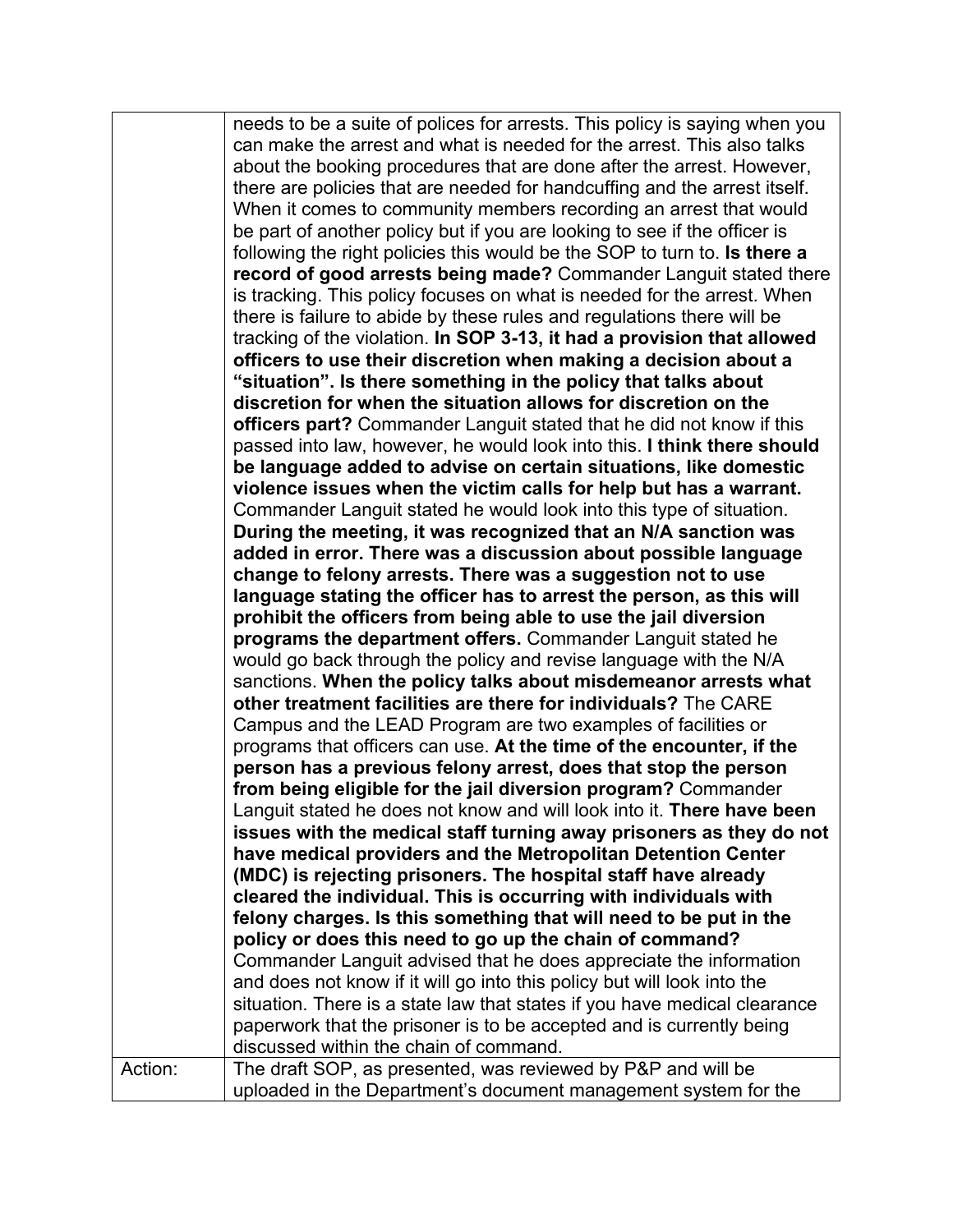| $\Box$ neriod $\Box$<br>Пſ<br>meniarv<br>п.<br>------<br>$\sim$ |
|-----------------------------------------------------------------|
|-----------------------------------------------------------------|

|             | 4. SOP 2-83 Hospital Procedures | Presented by: Gregory Mondragon                                                                                                                                                                                                                                                                                                                                                                                                                                                                                                                                                                                                                                                                                                                                                                                                                                                                                                                                                                                                                                                                                                                                                                                                                                                                                                                                                                                                                                                            |
|-------------|---------------------------------|--------------------------------------------------------------------------------------------------------------------------------------------------------------------------------------------------------------------------------------------------------------------------------------------------------------------------------------------------------------------------------------------------------------------------------------------------------------------------------------------------------------------------------------------------------------------------------------------------------------------------------------------------------------------------------------------------------------------------------------------------------------------------------------------------------------------------------------------------------------------------------------------------------------------------------------------------------------------------------------------------------------------------------------------------------------------------------------------------------------------------------------------------------------------------------------------------------------------------------------------------------------------------------------------------------------------------------------------------------------------------------------------------------------------------------------------------------------------------------------------|
| and Rules   |                                 |                                                                                                                                                                                                                                                                                                                                                                                                                                                                                                                                                                                                                                                                                                                                                                                                                                                                                                                                                                                                                                                                                                                                                                                                                                                                                                                                                                                                                                                                                            |
| Discussion: |                                 | Mr. Mondragon stated language was clarified in the policy. "Intoxicated<br>person" was defined in response to questions from FSB personnel. One<br>addition was the transportation by emergency personnel versus an<br>officer. If the person was being transported to the hospital for their<br>safety and was not being arrested, the individual would not be<br>transported by an officer. They would need to be transported by<br>Albuquerque Fire Rescue (AFR). The officer or Prisoner Transport<br>Center (PTC) personnel will watch an individual until they are<br>discharged, if they have been admitted into a room. The paperwork<br>would be completed with the discharge and the individual would then be<br>taken to the MDC and booked in. When an individual has a minor injury<br>and requests to go to the hospital, there is a section that gives the<br>officer the discretion to take the individual to the hospital in the officer's<br>vehicle or an ambulance. If this is an emergency situation the individual<br>will be transported by an ambulance. There was an addition to advise<br>when an officer is on guard duty at a hospital that the officer would be<br>armed. What is the situation with transporting without handcuffs?<br>Mr. Mondragon stated that would not be discussed in this policy.<br>Situations where an individual is transported without handcuffs would be<br>in SOP 2-82 Restraints and Transportation of Individuals. SOP 2-83 is |
|             |                                 | only for when the individual is already admitted into the hospital.                                                                                                                                                                                                                                                                                                                                                                                                                                                                                                                                                                                                                                                                                                                                                                                                                                                                                                                                                                                                                                                                                                                                                                                                                                                                                                                                                                                                                        |
| Action:     | 15-day commentary period.       | The draft SOP, as presented, was reviewed by P&P and will be<br>uploaded in the Department's document management system for the                                                                                                                                                                                                                                                                                                                                                                                                                                                                                                                                                                                                                                                                                                                                                                                                                                                                                                                                                                                                                                                                                                                                                                                                                                                                                                                                                            |

|             | 5. SOP 2-103 (Currently 4-24)<br><b>Trespass Notification</b> | Presented by: Officer Tanya La Force                                                                                                                                                                                                                                                                                                                                                                                                                                                                                  |
|-------------|---------------------------------------------------------------|-----------------------------------------------------------------------------------------------------------------------------------------------------------------------------------------------------------------------------------------------------------------------------------------------------------------------------------------------------------------------------------------------------------------------------------------------------------------------------------------------------------------------|
| Discussion: | temporarily.                                                  | Officer La Force stated "real property" was defined. The policy was<br>reorganized and language was updated throughout the policy. Is there<br>any training as to where someone can be asked to not return after<br>trespassing? With any public facility, you would have to have someone<br>who is in charge of it that has to sign for the trespass documents.<br>Someone cannot trespass on the property of a government building but<br>if the person is causing a disturbance, the officer can ask them to leave |
|             | 15-day commentary period.                                     | The draft SOP, as presented, was reviewed by P&P and will be<br>uploaded in the Department's document management system for the                                                                                                                                                                                                                                                                                                                                                                                       |